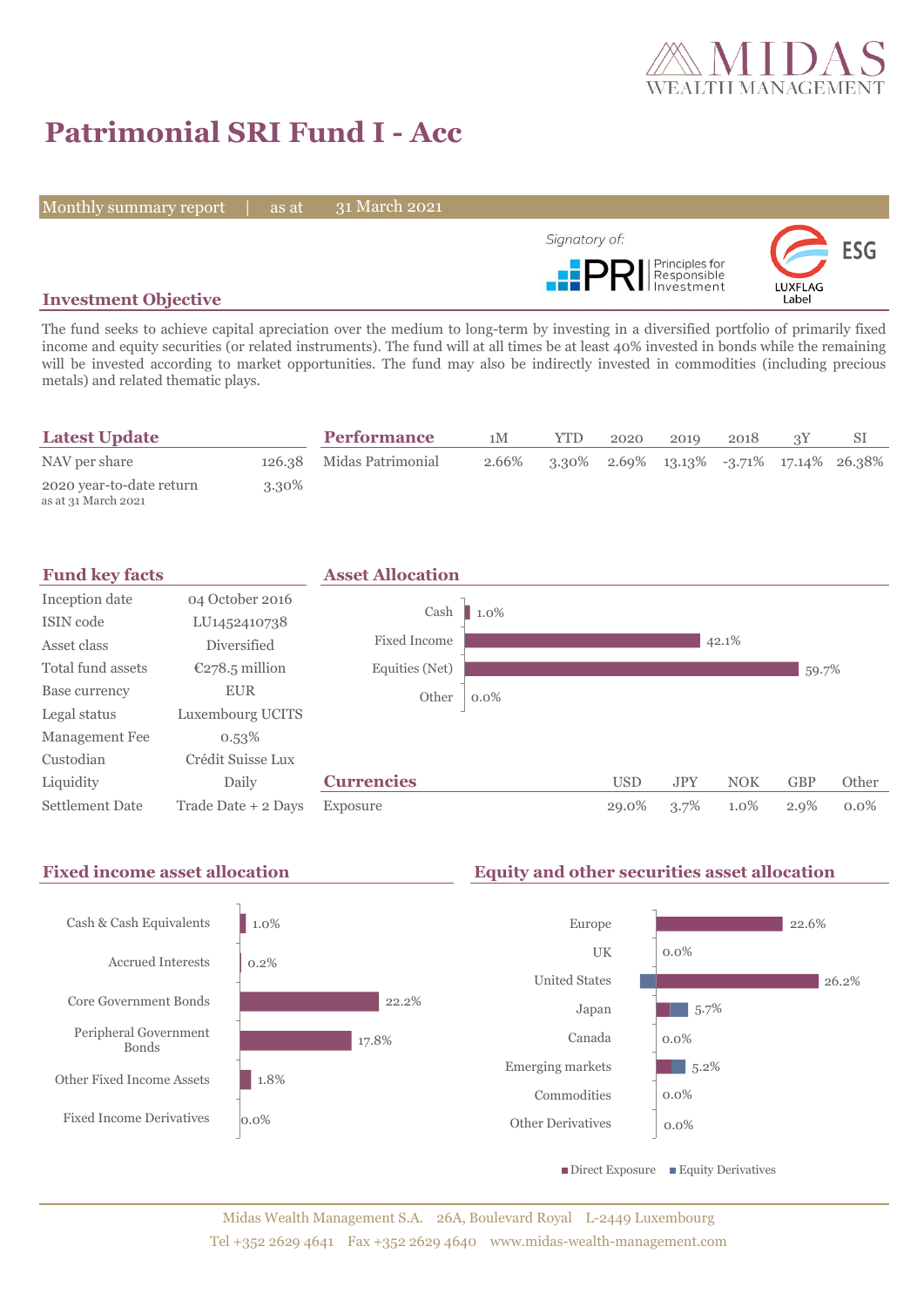

# **Patrimonial SRI Fund I - Acc**

Monthly summary report | as at

31 March 2021

| Top 10 fixed income holdings            | Rating       | Weight  | <b>Fixed income rating breakdown</b> |         |  |
|-----------------------------------------|--------------|---------|--------------------------------------|---------|--|
| BTPS: BTPS 0.35 02/01/25                | BBB-         | $3.3\%$ |                                      |         |  |
| BUNDESSCHATZANW: BKO 0 03/11/22         | AAA          | $2.9\%$ | AAA                                  | 28.0%   |  |
| BTPS: BTPS 1 07/15/22                   | BBB-         | 2.6%    | AA                                   | 20.0%   |  |
| SPANISH GOV'T: SPGB o 01/31/26          | $BBB+$       | 2.5%    | А                                    | $9.4\%$ |  |
| NETHERLANDS GOVT: NETHER 3 1/4 07/15/21 | AAA          | 2.5%    | <b>BBB</b>                           | 35.0%   |  |
| HELLENIC REPUBLI : GGB 4 3/8 08/01/22   | $BB-$        | $2.3\%$ | <b>BB</b>                            | 7.6%    |  |
| IRISH GOVT : IRISH 1 05/15/26           | $\mathbf{A}$ | 2.1%    | B                                    | $0.0\%$ |  |
| SPANISH GOV'T: SPGB 0.4 04/30/22        | $BBB+$       | $2.0\%$ | <b>CCC</b>                           | $0.0\%$ |  |
| FRANCE O.A.T.: FRTR 0 02/25/22          | AA           | $2.0\%$ | <b>NR</b>                            |         |  |
| REP OF POLAND: POLAND 0 02/10/25        | $A-$         | 1.8%    |                                      | $0.0\%$ |  |

| Top 10 equity holdings    | Sector                        | Weight  |
|---------------------------|-------------------------------|---------|
| <b>BROADCOM INC</b>       | <b>Information Technology</b> | 2.3%    |
| AMAZON.COM INC            | <b>Consumer Discretionary</b> | 2.3%    |
| MICROSOFT CORP            | <b>Information Technology</b> | 2.1%    |
| PROSUS NV                 | <b>Consumer Discretionary</b> | $2.0\%$ |
| UNIBAIL-RODAMCO-WESTFIELD | Real Estate                   | 2.0%    |
| PAYPAL HOLDINGS INC       | <b>Information Technology</b> | 1.9%    |
| <b>ASML HOLDING NV</b>    | <b>Information Technology</b> | 1.8%    |
| UNITEDHEALTH GROUP INC    | Health Care                   | 1.7%    |
| <b>IOVIA HOLDINGS INC</b> | Health Care                   | 1.7%    |
| <b>L'OREAL</b>            | <b>Consumer Staples</b>       | 1.6%    |

#### **Equity sector breakdown**





# **Thematics breakdown Top 5 funds and other holdings**

| Allianz China A-Shares                           | 2.8% |
|--------------------------------------------------|------|
| iShares STOXX Europe 600 Oil & Gas UCITS 2.0%    |      |
| iShares S&P 500 Financials Sector UCITS ETI 1.9% |      |
|                                                  |      |
| iShares EURO STOXX Banks 30-15 UCITS ET 1.1%     |      |
| iShares STOXX Europe 600 Basic Resources I 1.0%  |      |